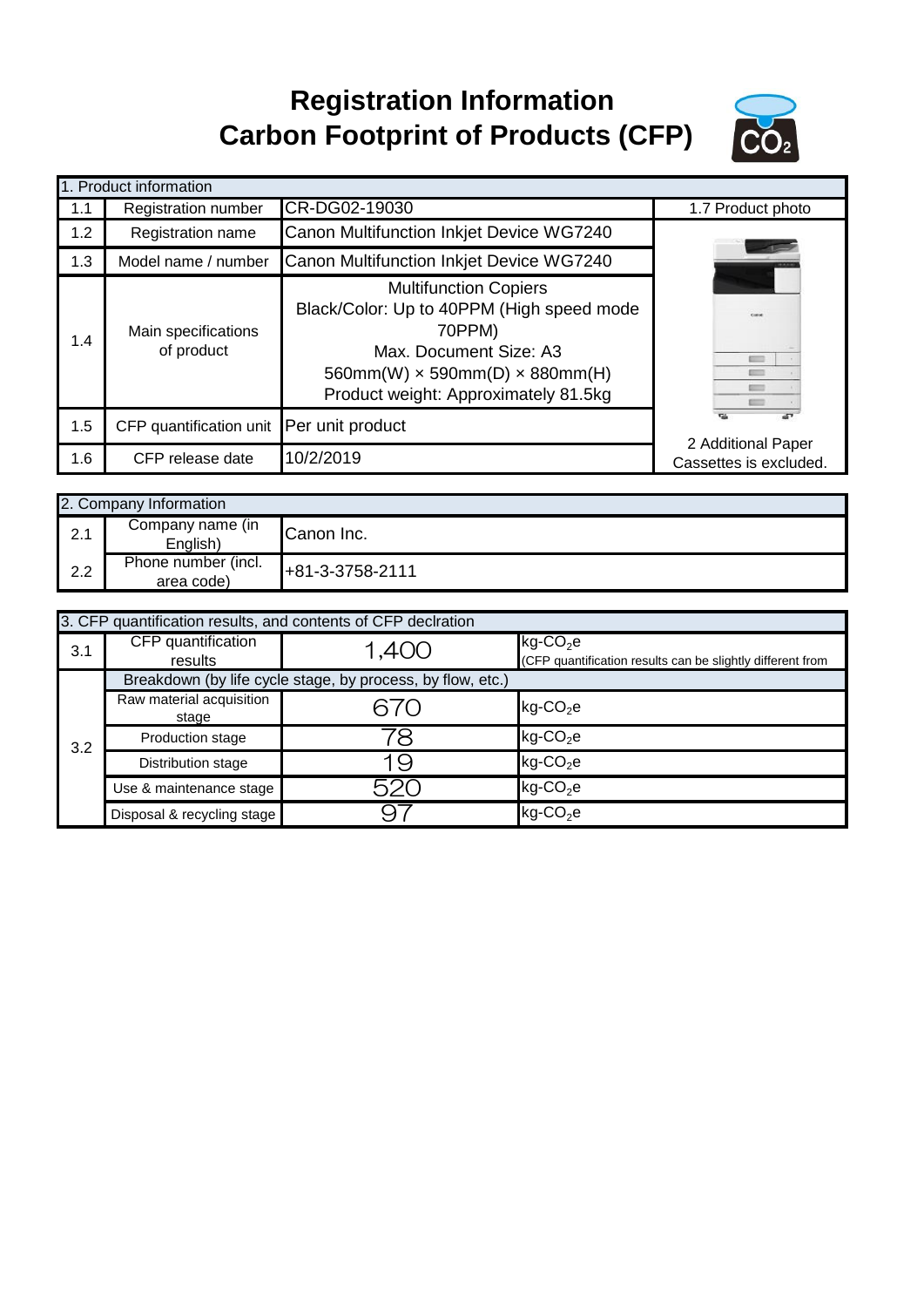|     | Value and description of additional info. |                                                                                                                                                                                                                                                                                                                                                                                                                                                                                                                                                                                                                                                                                                                                                                                                                                                                                                                                                                                                                      |                                                                                                                                                                                                                      |  |  |
|-----|-------------------------------------------|----------------------------------------------------------------------------------------------------------------------------------------------------------------------------------------------------------------------------------------------------------------------------------------------------------------------------------------------------------------------------------------------------------------------------------------------------------------------------------------------------------------------------------------------------------------------------------------------------------------------------------------------------------------------------------------------------------------------------------------------------------------------------------------------------------------------------------------------------------------------------------------------------------------------------------------------------------------------------------------------------------------------|----------------------------------------------------------------------------------------------------------------------------------------------------------------------------------------------------------------------|--|--|
|     | Value to be stated                        | <numerial value=""></numerial>                                                                                                                                                                                                                                                                                                                                                                                                                                                                                                                                                                                                                                                                                                                                                                                                                                                                                                                                                                                       | <value cfp="" mark="" on=""></value>                                                                                                                                                                                 |  |  |
|     | on the mark                               | 1,400<br>kg                                                                                                                                                                                                                                                                                                                                                                                                                                                                                                                                                                                                                                                                                                                                                                                                                                                                                                                                                                                                          | Per unit product                                                                                                                                                                                                     |  |  |
| 3.3 | Contents of additional<br>info.           | . This number does not include paper factor.<br>. The destination is calculated as USA.<br>. In the production and in the disposal,<br>recycling stage where product types are set in<br>PCR, the load-factor calculations are<br>performed according to the scenarios of<br>printers and multifunction machines (IJ<br>method).<br>Regarding the usage and maintenance<br>stage, the load was calculated according to<br>the scenario as below.<br>- Print mode: High-speed mode<br>- Operating conditions: TEC measurement<br>conditions (Based on Energy Star Ver.3.0)<br>- Power consumption per sheet:<br>Calculated by setting the number of printed<br>sheets per week specified in Energy Star<br>Ver.3.0 to 1/4<br>- Lifetime-printing: 100,000 sheets<br>- Lifetime power consumption<br>: Lifetime power consumption [kWh] =<br>Power consumption per sheet [kWh / sheet]<br>* Lifetime printing number [sheet]<br>- Conditions other than the above follow the<br>printer and MFP (IJ method) scenarios. | Disposa<br>18<br>Raw<br>recyclin<br>materi<br>g stage<br>al<br>7%<br>acquisi<br>Use &<br>tion<br>mainte<br>stage<br>nance<br>48%<br>stage<br>38%<br>Distrib<br>Produc<br>ution<br>tion<br>stage<br>stage<br>1%<br>6% |  |  |
| 3.4 | Remarks                                   |                                                                                                                                                                                                                                                                                                                                                                                                                                                                                                                                                                                                                                                                                                                                                                                                                                                                                                                                                                                                                      |                                                                                                                                                                                                                      |  |  |

|     | 4. Interpretation of CFP quantification results |                                                                                                                                                                                                                                                                                                                                                                                                                                                                                                                                                                                                                                                                                                                                                      |  |  |  |
|-----|-------------------------------------------------|------------------------------------------------------------------------------------------------------------------------------------------------------------------------------------------------------------------------------------------------------------------------------------------------------------------------------------------------------------------------------------------------------------------------------------------------------------------------------------------------------------------------------------------------------------------------------------------------------------------------------------------------------------------------------------------------------------------------------------------------------|--|--|--|
| 4.1 |                                                 | . CO2 emission in raw material acquisition stage is the largest as 48%. It<br>can be said that the miniaturization of the product and the use of the low<br>negative environmental impact material are the important factors for the<br>CO <sub>2</sub> exhaust amount reduction.<br>• These elements become the disposal that has increased thirdly and<br>reduction in the amount of the CO2 exhaust at the recycling stage.<br>Interpretation of CFP   The amount of the CO2 exhaust at use and the maintenance stage is<br>quantification results 38% and the 2nd. It is important to save energy during product usage<br>and to make the life time of consumables longer.<br>We evaluated the CFP with Canon's own data of raw materials weight |  |  |  |
|     |                                                 | and the general basic unit for the parts because it is difficult to collect the<br>data for all parts.<br>As such, please be advised that this result would be a rough estimate.                                                                                                                                                                                                                                                                                                                                                                                                                                                                                                                                                                     |  |  |  |
|     |                                                 |                                                                                                                                                                                                                                                                                                                                                                                                                                                                                                                                                                                                                                                                                                                                                      |  |  |  |